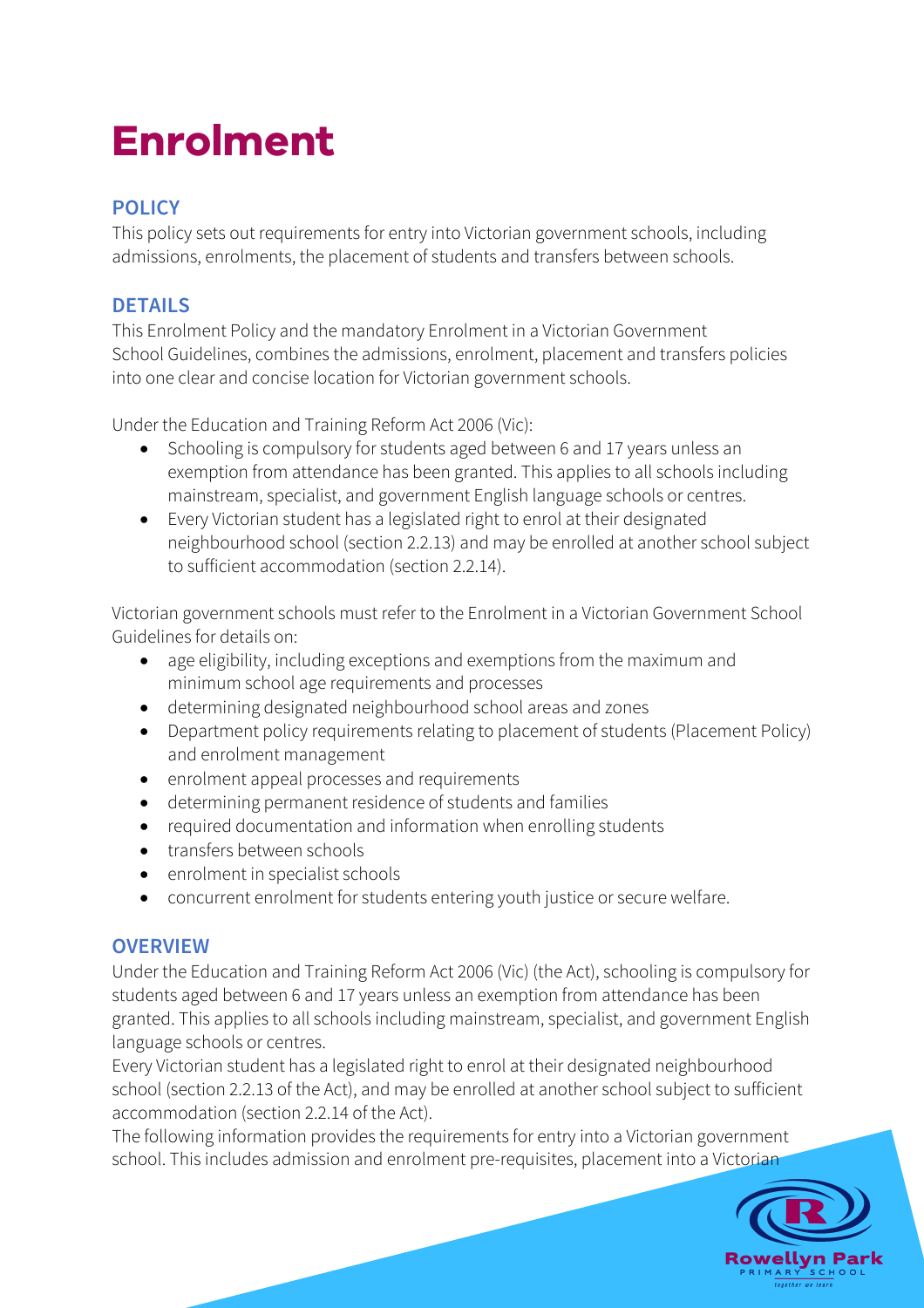government school, transfers between schools, concurrent enrolments and enrolment in specialist schools.

## **ELIGIBILITY TO ENROL IN A VICTORIAN GOVERNMENT SCHOOL**

To enrol in a Victorian government school, an applicant must:

- be an Australian citizen, or a student with relevant specified visas or Immicard.
- meet the age eligibility requirements set out in these Guidelines (based on the requirements set out in the Education and Training Reform Regulations 2017 (Vic)

#### **FAIRNESS AND EQUITY**

School enrolment practices must be fair, equitable and comply with state and federal laws. Factors such as ability, history of behaviour or level of engagement with education are irrelevant factors for placement decisions. This ensures schools enrol students in a way that is fair, equitable and lawful.

## **SCHOOL AGE**

Under the Education and Training Reform Act 2006, schooling is compulsory for students aged between 6 and 17 years unless an exemption from enrolment or attendance has been granted. For enrolment and attendance exemption categories and processes. Compulsory schooling for students aged between 6 and 17 applies to all schools including mainstream, specialist, and government English language schools or centres. A person who is not of compulsory school age may not enrol in or attend a government school unless:

- the person falls within an exception to the age eligibility requirements set out in the Education and Training Reform Regulations 2017 (Regulations) — refer to the Exceptions information below; or
- the person is granted an exemption from the age requirements in the Regulations

## **RESPONSIBILITY FOR ASSESSING AND APPROVING SCHOOL AGE ELIGIBILITY REQUIREMENTS**

Principals are responsible for assessing eligibility and approving the enrolment of:

- individuals who are of compulsory school age (those aged between 6 and 17 years); and
- individuals who fall within an exception under the Regulations

The Minister or delegate (such as a Regional Director) is responsible for assessing and granting exemptions to the minimum and maximum school age requirements.

## **DESIGNATED NEIGHBOURHOOD SCHOOLS – SCHOOL ZONES**

All government primary and secondary schools have a school zone. A school zone defines an area's designated neighbourhood government school. Every Victorian student has a legislated right to enrol at their designated neighbourhood government school (local school). For students residing in metropolitan Melbourne, Ballarat, Bendigo or Geelong, their local school is usually the nearest government school in a straight line from the student's permanent address. In all other areas of Victoria, it is the nearest school by the shortest

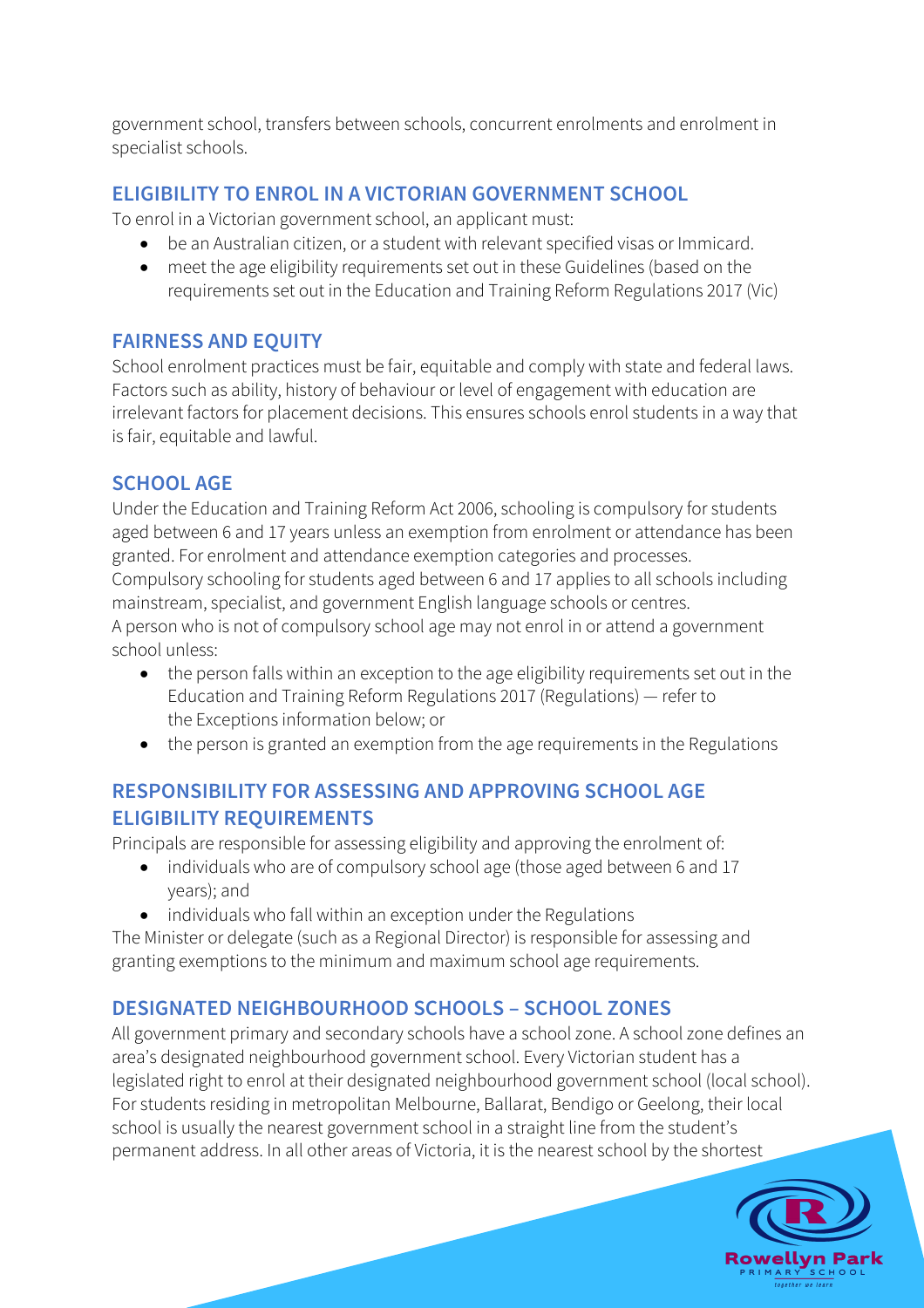practical route, recognising the additional travel distances often experienced in regional settings.

Some school zones need to align with geographical and structural barriers such as rivers and freeways, however, a main road is not usually considered to be a barrier to accessing a school.

Schools that face particularly high enrolment demand may require a restricted zone to be put in place by the Minister for Education (or delegate), to help the school continue to meet the needs of its local community. This sometimes reduces the area for which it is a local school. If a restricted zone is in place, then the zones from surrounding schools are adjusted to ensure that all children are designated a local school.

The department reviews school zones on an annual basis. Zones may be adjusted to reflect new schools, changing provision at existing schools or to address changing student demand. School zones are published on the Find my School website.

#### *Schools must*

- enrol eligible students, who are new to the Victorian government education system under the name contained in the documents supporting their admission; primarily their birth certificate
- keep copies of sighted documents (Note: for primary students this includes an immunisation status certificate)
- § verify changes to student enrolment names
- maintain student details and movements in enrolment history
- keep all information confidential and managed in accordance with:
	- the Department's privacy policy
	- **•** Victorian privacy laws.

At initial enrolment a Victorian Student Number (VSN) is allocated to a student in the name certified in admission documents. When students transfer between schools, the subsequent enrolment is in the name attached to the VSN, unless new legal documentation with an amended name is provided see: Department resources.

#### *Changing enrolment name*

Note: The majority of students enrolled prior to 2009, with names different from those appearing on their birth certificate due to previous Department policy; can continue to be enrolled in these names.

- new legal documentation with an amended name is provided, such as:
	- **•** officially amended birth certificate
	- proof of adoption
	- § court order authorising another name
- supporting documentation, which was not originally available, differs from the name provided during conditional enrolment see: Admission
- proof is provided that the enrolling parent or the student is using another name under a scheme designed to ensure their safety, such as witness protection.

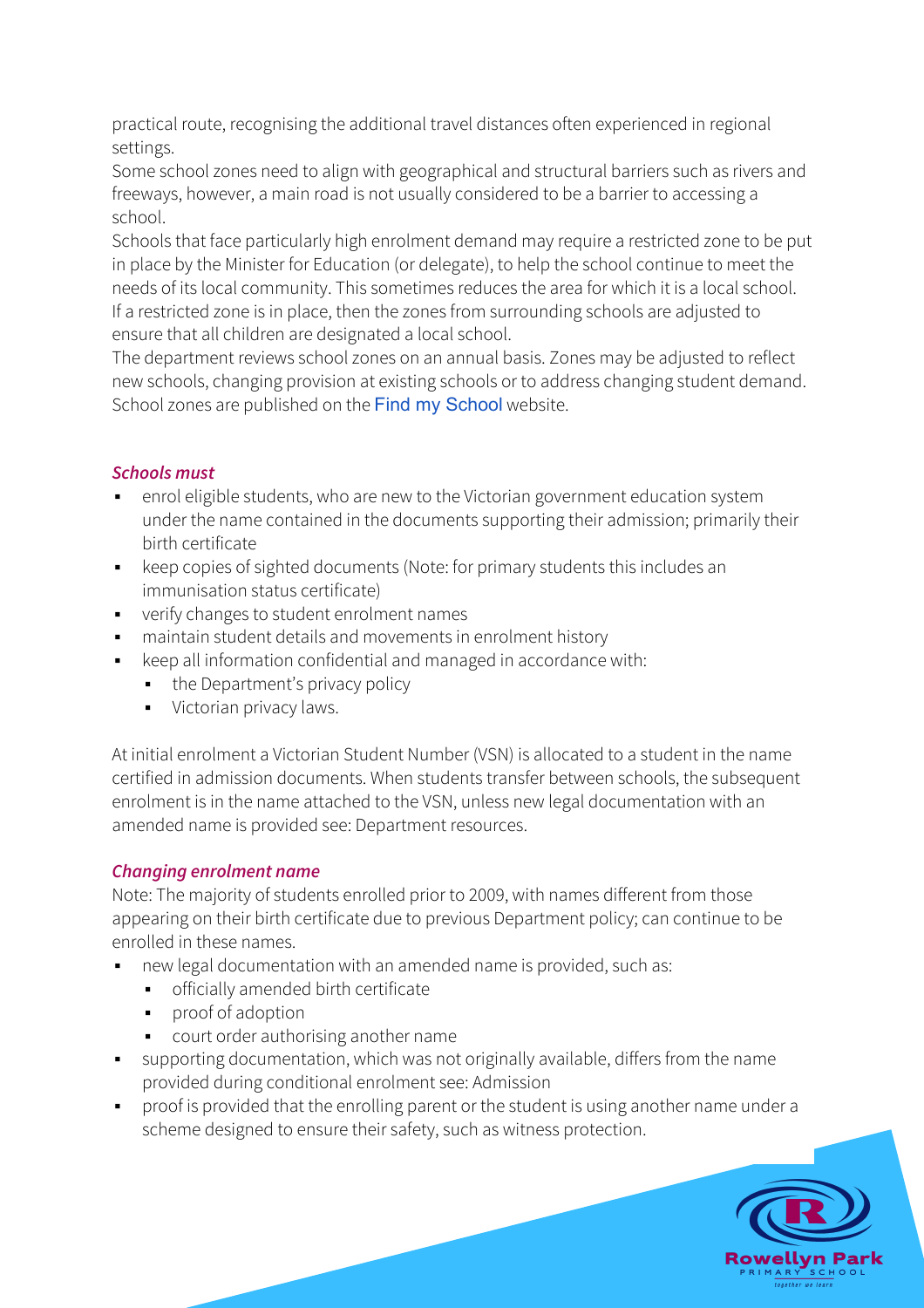#### *Enrolment database CASES21*

The enrolment database includes:

- admission forms
- transfer information
- the student register, in primary schools
- class lists

#### *Maintaining enrolment information in CASES21*

- Enrolment data is entered at the beginning of the year for Prep and Year 7.
- Data is:
	- o added when students transfer
	- o updated when changes occur, such as guardianship
	- o reviewed half yearly, specifically parent/guardian contact information, see: CASES21 Administration User Guide for guidance including processes for generating the Student Information Full Details report, see: CASES21
- revised annually for State and Commonwealth reporting
- updated when informed by parents of changes to family circumstances.
	- o Note: Student names removed from the enrolment database are retained in the CASES21 database.
- Records are disposed of in accordance with the General Disposal Schedule. See: Archives and Records Management

#### *Maintaining and using immunisation records*

Immunisation status certificates indicate whether primary students have been immunised against some or all of the following infectious diseases:

- hepatitis
- diphtheria
- tetanus
- **•** pertussis (whooping cough)
- § poliomyelitis
- § *Haemophilius* influenza type B
- § pneumococcal
- § rotavirus
- § measles
- § mumps
- § rubella
- meningococcal
- § varicella (chickenpox).